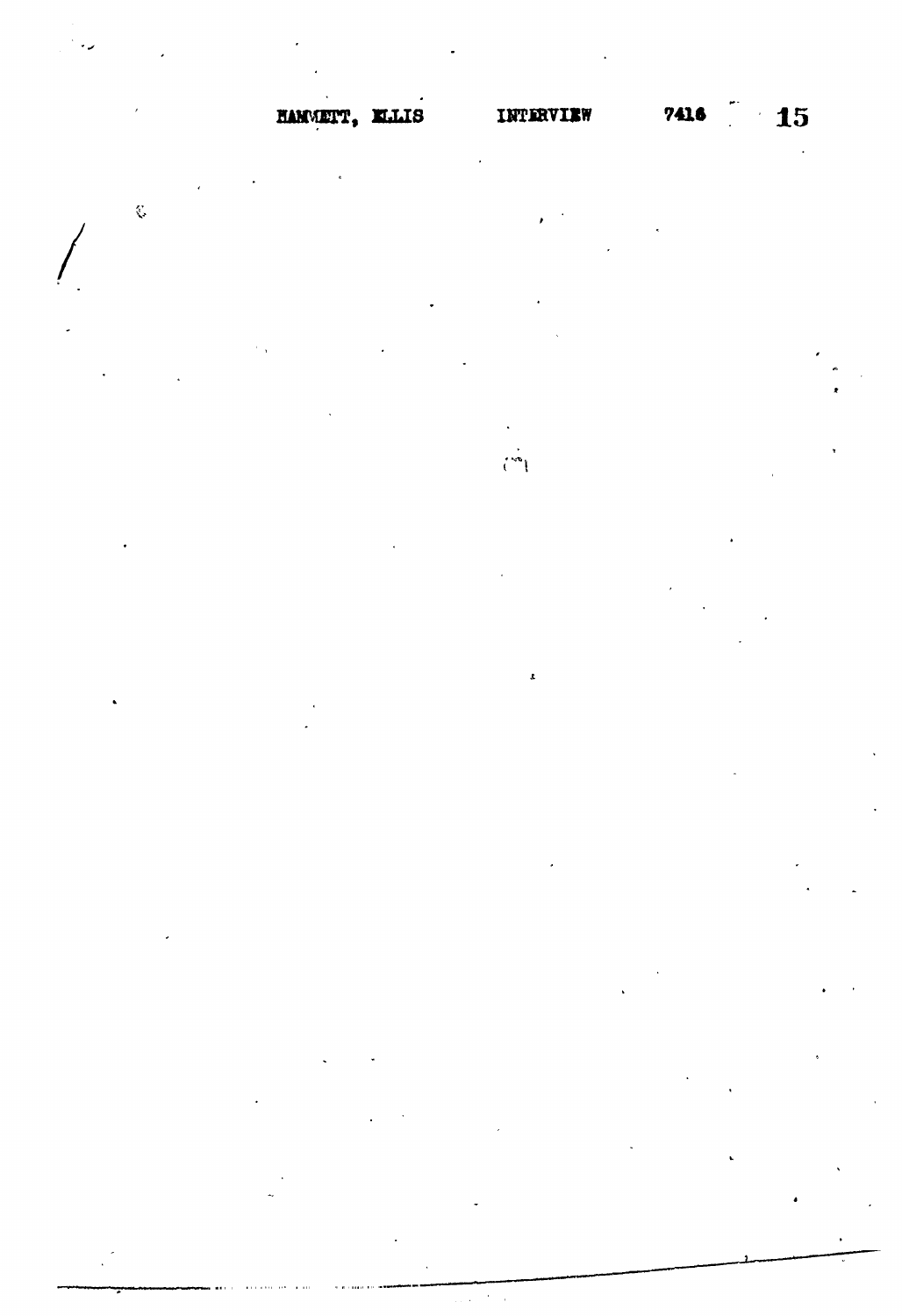|    | HAMMETT, ELLIS. INTERVIEW                                                                                                                                                                                                                                                   |                                                                                                                     |                  | 7416       |       |
|----|-----------------------------------------------------------------------------------------------------------------------------------------------------------------------------------------------------------------------------------------------------------------------------|---------------------------------------------------------------------------------------------------------------------|------------------|------------|-------|
|    | $\frac{1}{2}$                                                                                                                                                                                                                                                               | $-8 -$<br>BIOGRAPHY FORM<br>WORKS FROGRESS ADMINISTRATION                                                           | Form $A-(S-149)$ | <b>CEP</b> | 16    |
|    |                                                                                                                                                                                                                                                                             | Indian-Pioneer History Project for Oklahoma                                                                         |                  |            |       |
|    |                                                                                                                                                                                                                                                                             |                                                                                                                     |                  |            |       |
|    |                                                                                                                                                                                                                                                                             |                                                                                                                     |                  |            |       |
|    | Field Worker's name Mary D. Derward                                                                                                                                                                                                                                         |                                                                                                                     |                  |            | £.    |
|    | This report made on (date) September 2, 1937                                                                                                                                                                                                                                |                                                                                                                     |                  | 193        |       |
|    |                                                                                                                                                                                                                                                                             |                                                                                                                     |                  |            |       |
|    |                                                                                                                                                                                                                                                                             |                                                                                                                     |                  |            |       |
| 1. | Name Ellis Hammett                                                                                                                                                                                                                                                          |                                                                                                                     |                  |            |       |
| 2. | Post Office Address Tulsa,                                                                                                                                                                                                                                                  |                                                                                                                     |                  |            |       |
|    | 3. Residence address (or location) Eailey Hotel, West Talss                                                                                                                                                                                                                 |                                                                                                                     |                  |            | ۰,    |
| 4. | DATE OF BIRTH: Month Day Day Year \$1864                                                                                                                                                                                                                                    |                                                                                                                     |                  |            |       |
|    | 5. Place of birth Fort Smith, Arkansas                                                                                                                                                                                                                                      |                                                                                                                     |                  |            |       |
|    |                                                                                                                                                                                                                                                                             |                                                                                                                     |                  |            |       |
|    | 6. Name of Father                                                                                                                                                                                                                                                           | Place of birth                                                                                                      |                  |            |       |
|    | Other information about father                                                                                                                                                                                                                                              |                                                                                                                     |                  |            | v     |
|    |                                                                                                                                                                                                                                                                             |                                                                                                                     |                  |            |       |
|    | 7. Name of Mother Place of birth Place of the Manuscript of Mother                                                                                                                                                                                                          |                                                                                                                     |                  |            |       |
|    | Other information about mother                                                                                                                                                                                                                                              |                                                                                                                     |                  |            | $k^*$ |
|    |                                                                                                                                                                                                                                                                             | .<br>Angglis 1794 ikun fan De ynterkt alltaget yn mei tjen fyn mear it 'e ferfen ferstiet yn bestiet ferfen am y de |                  |            |       |
|    | Notes or complete narrative by the field worker dealing with the life and<br>story of the person interviewed. Refer to Manual for suggested subjects<br>and questions. Continue on blank sheets if necessary and attach firmly to<br>this form. Number of sheets attached 5 |                                                                                                                     |                  |            |       |

 $\frac{1}{2}$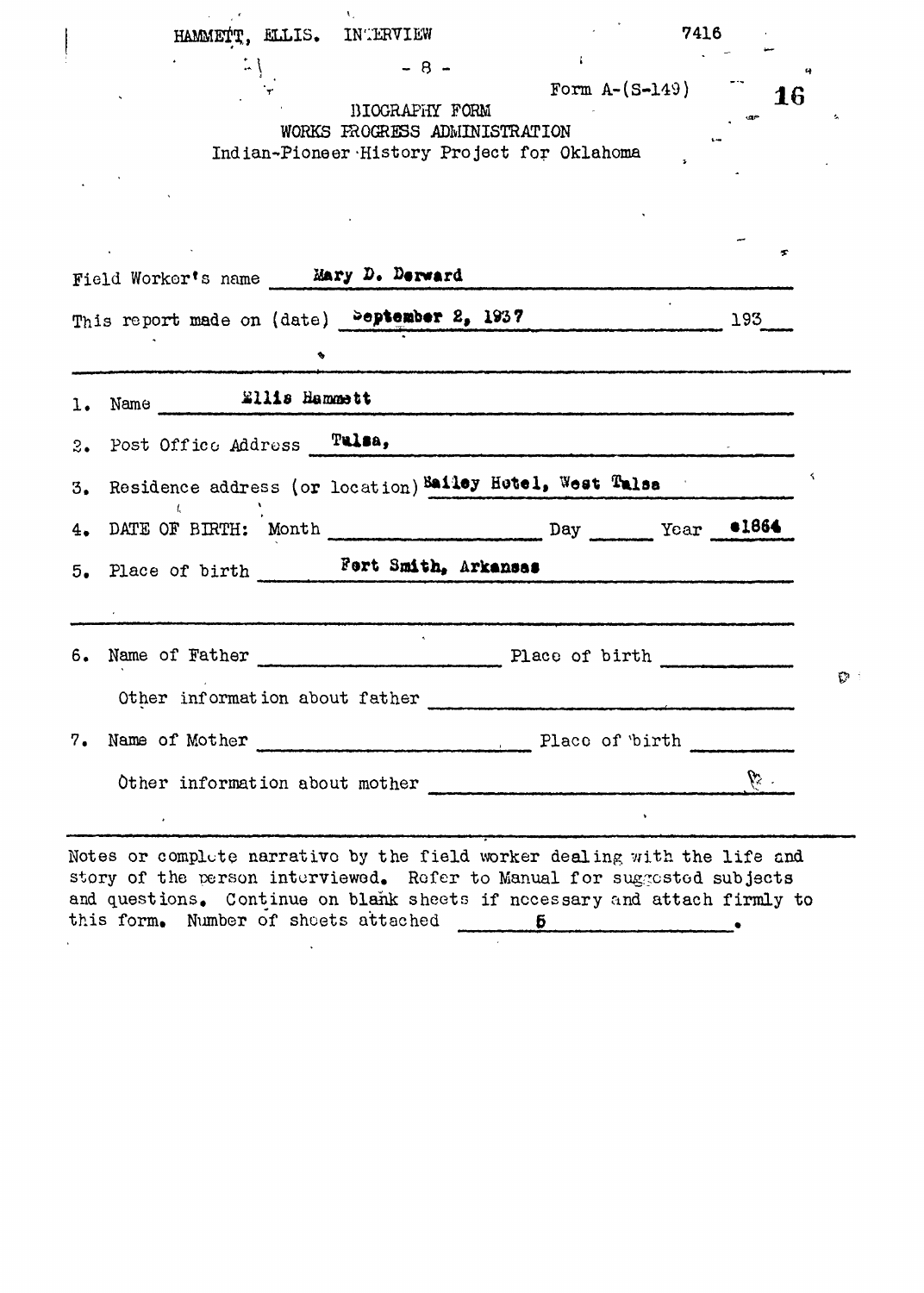### HAMMETT, ELLIS. INTERVIEW

Mary D. Derward, Field Werker Indian-Piemeer History S-149 September 2, 1937

> ELLIS HAMMETT A biegraphie sketch From a personal interview with the subject (Bailey Hotel, West Falsa, Oklahoma)

Ellis Hammett settled in Indian Territory in 1888, at the age of twenty-four, although, bern at Fort Smith, Arkansas, he had gone back and ferth acress the border since beyhosd.

When he came to the *perritory* several residents of Muscegee and vicinity, Clarence Turner, P.W. Byrnes, and P.N. Blackput in a thousand-asre farm in the Choska Botstone, had tems south of Coweta and acress frem Haskell, settled tenants on it and opened a general store to serve the community. The store vas known as t.R. Lipscomb  $\alpha$  Company, hamed for a woman member of the Catawba tribe, and it was in this store that young Hammett first went to werk in Indian Territory.

Merchandise sales included everything from farm implements to peruna. Sale of whiskey was prahibite' in the "erritory but Peruna proved a good substitute. At game in  $\gamma_{\mu}$ three grades, 1, 2, and 3, number 1 having the highest percentage of alcohol, while 'unbar 3 had the highest percentage of medicinal ingredients. Chee at Christmas time when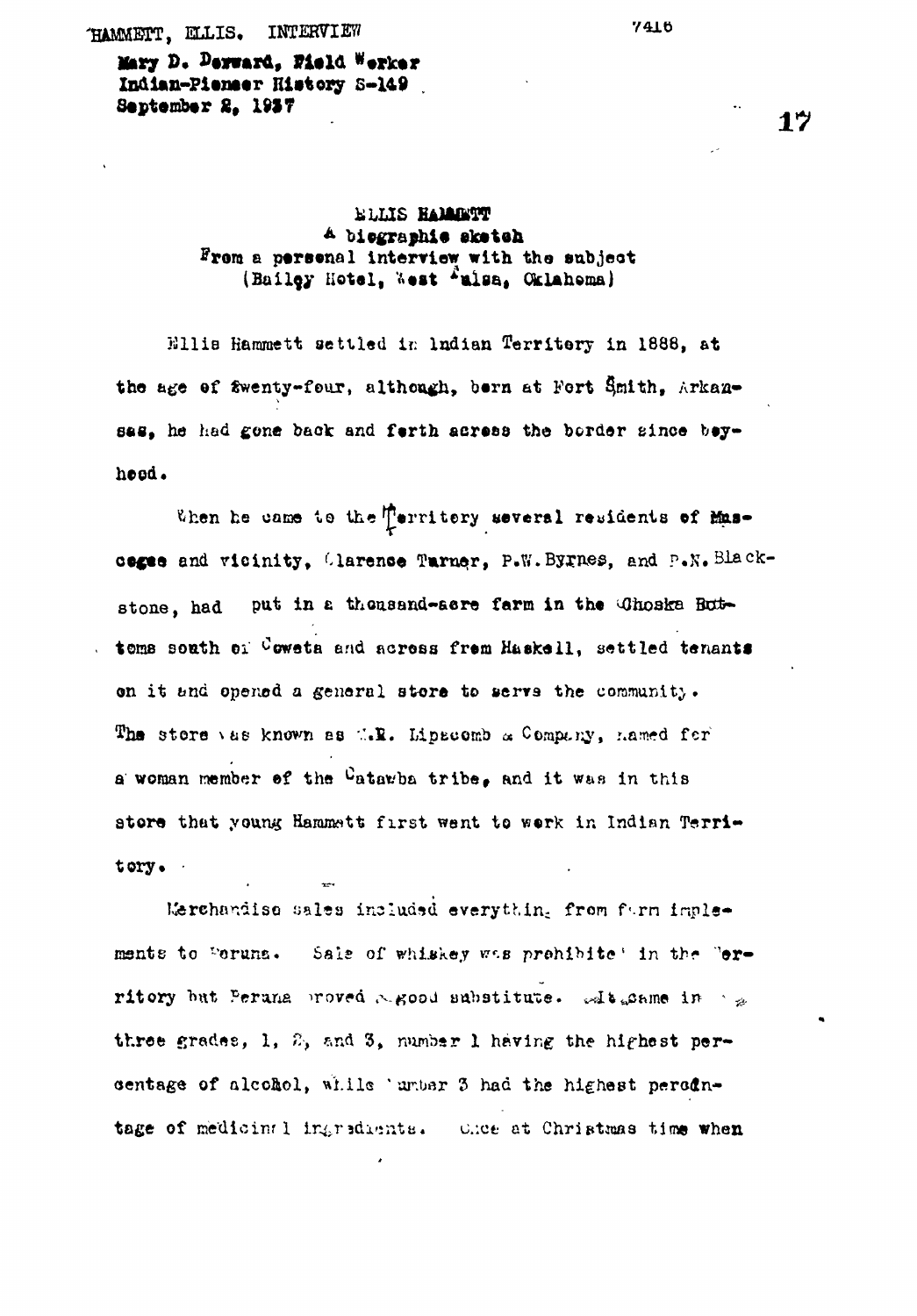#### HAMMETT, ELLIS. INTERVIEW

the heavy heliday trade had exhausted the supply of beth No.1 and No. 2, one merry maker substituted  $N\Omega$ . 3, consuming such a great quantity of it that his health was permanently impaired by the medicinal centent.

Morphine and opium also were sold in large quantities. Opium vas in a form resembling putty and was shewed instead  $B$  $1$  $B$  $A$ of being smoked. Horphine/was taken internally, the consumer often measuring off a quantity on the end of his pocket-knife and swallowing it in the presence of everyone in the store. There were no restrictions against the sale of anything except whiskey.

## **TURIES**

In wills hammett's youth a ferry pired the arkansas River from ft. bmith, Arkansas, acress to the Indian Territory, the Ft. Smith landing being at the west end of Carrison , venue where a bridge now is. - or merly there was a wharf at that spot, where Mississippi Aiver steamers leaded and unleaded their carges. ommodities were then shipped up the viver In lighter craft to st. wisson and Fi. Woffee in Indian ferritery. In these days cotton was about the only outgoing  $0.760.$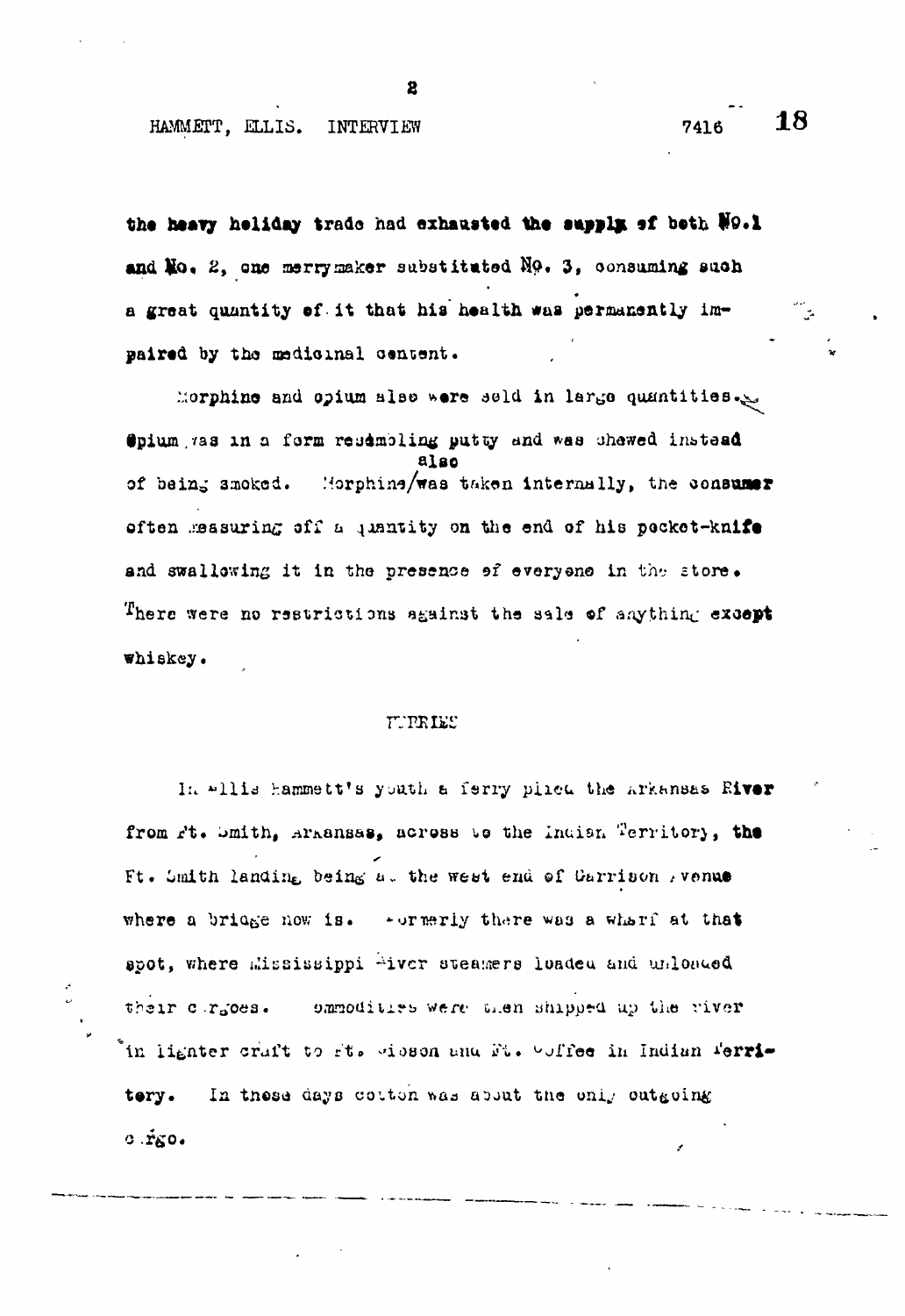<sup>T</sup>he ferry was equipped with a "oradle" at each landing, making it possible to transport an entire railway train. The Indian Territory end of the ferry was at what is now the tewn of Moffett. Frank Dalton, a brother ei the notorious outlaws **aud & deputy U.S. marshal, »as shat.te dc&th at tho Territory** end of the bridge while raiding a gang of beotleggers in '88.

**9**

## STAR MAIL ROUTES

Choska 3ottems was on a Star mail route. Mail on such **a reute was, by contract with the Government, transported** an horseback or by horse and buggy after having been brought to a designated point by rail.

### *REIBNOIES*

<sup>T</sup>he eld agency at Muskogee stood on the hill northwest of Muskegee where the soldiers' home now stands.

CI.COMS AND CHURCHES

There was no shurch in choske bottoms until about 1890, when the Methodist denomination erected a building which **used as both anarch and dJhoal\***

In Muskegee Hawnett's son attended a W.C.T.U. school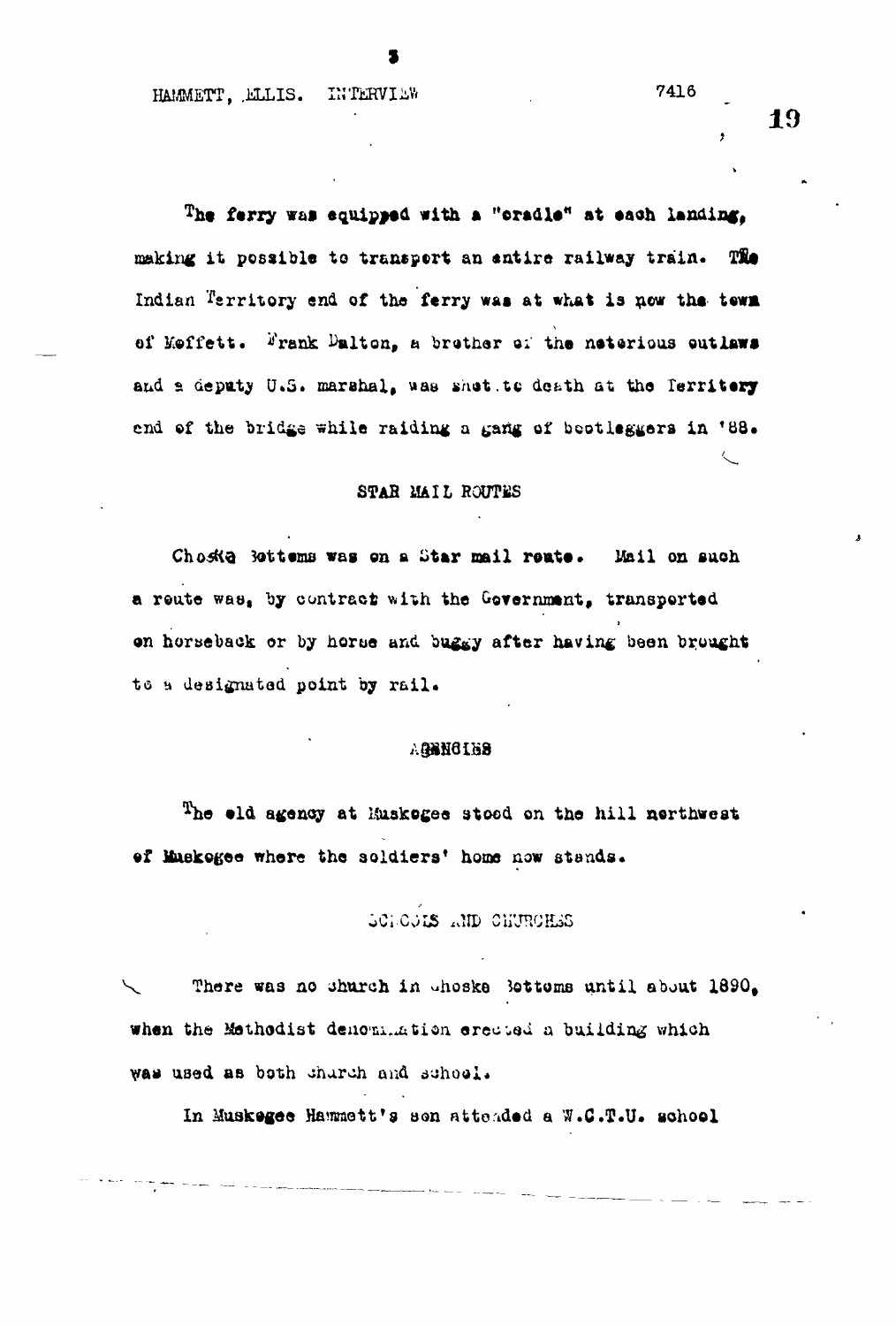$\mathbf{v} \in \mathbb{R}^{d}$ 

which stoed two blacks east of the M.K.&T. depet.

# GAIRET SUILTE

Ameng Cherekees exists an erganization compesed exclusively of fullbloods called the Kee-too-Wah society. It keeps the sacred ever-burning fires, and has ceremonials at the greunds near Gere. To no ene not a fullblood are the secrets of the seciety ever revealed.

# GREN PLACH AR

The trouble known as the Green Peach War was merely some civil difficulty arising among the Creeks, one faction led by Isparhechar,, the other by Checotah. The U.S. Government sent troops te put an end to the trouble and neither side sould claim a victery. It happened in '88 or '89.

### FLIEL

Early agricultural fairs at Muskogee were held east of the town near the old Harrell Institute.